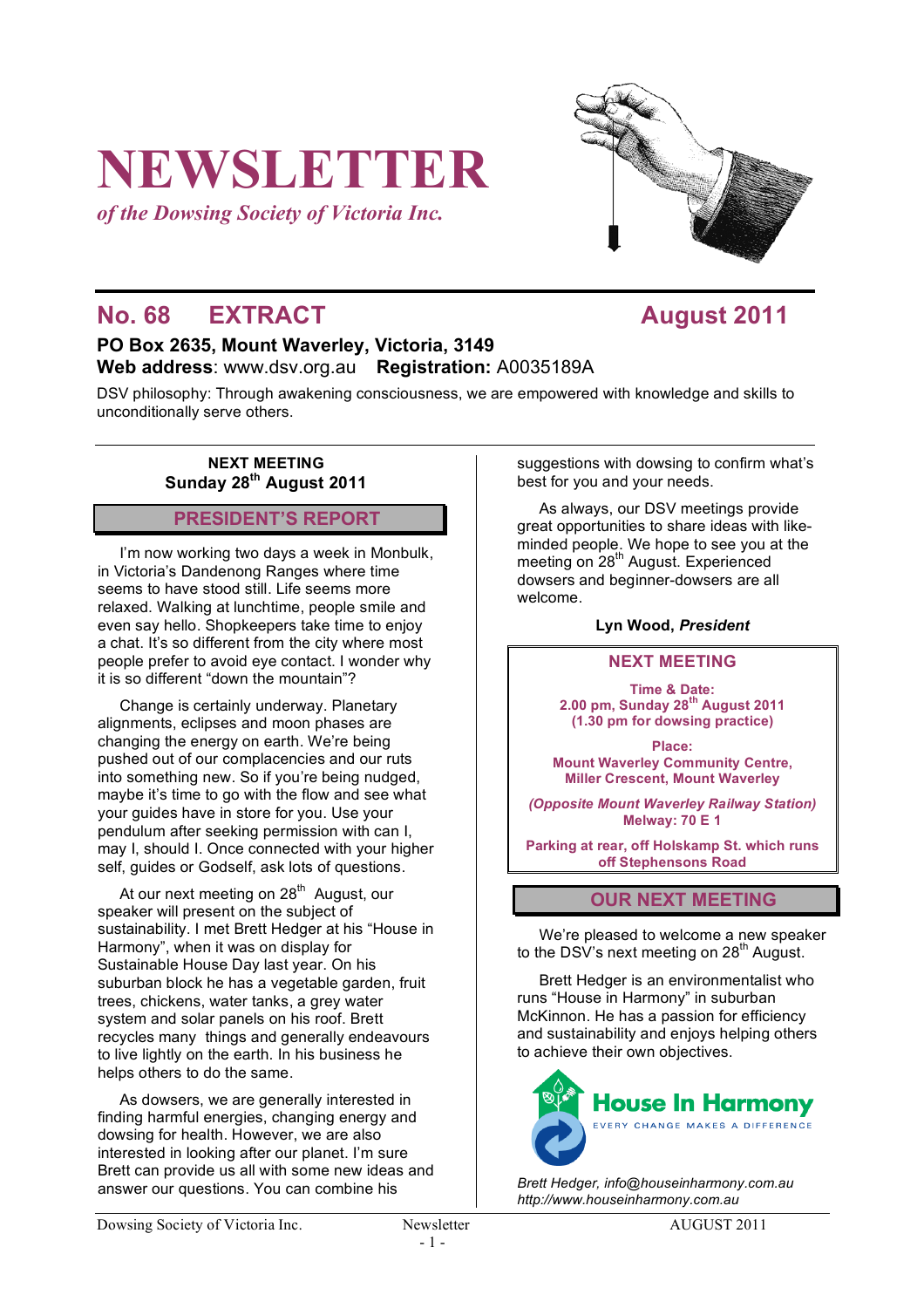

# **DOWSING WORKSHOPS** with Joan Evans

**Experiential Personal** & Environmental weekend workshops.

Phone 5422 6803 www.joanevans.org joanevans@westnet.com.au

# **OUR LAST MEETING**

Carolyn Koludrovic presented at our last meeting on the subject of The Human Aura.

Carolyn provided helpful advice about the auras and chakras, taking us through the different models of the human aura.

Carolyn set up a number of hands-on exercises around the meeting hall - to give us the chance to see how we faired in measuring auras. There was a lot of sharing and much laughter as members and visitors alike tested their skills with enthusiasm.

Creative Sound, Music Therapy **With Mary Ward** 5 Wattlebird Way Healesville Vic 3777 PO Box 657 Healesville Vic 3777 Phone: (03) 5962 6973 or 0411 485 098 Email: maryjward@bigpond.com

puresound33essences@bigpond.com www.puresoundessences.com

# **THE HAUNTING AT NO 140**

*By Mick Moran, DSV Member*

# **By Mick Moran**

I guess this story started about 5 years ago when I realised I could detect negative energies through dowsing. On my daily walk I found a spot where I became very tired and out of breath as I walked over it.

The situation continued for quite some time before I decided to try to insulate my body from the effects of those very strong energy forces being emitted from the earth. I simply told myself that I would no longer feel the effects from these types of energies, and that a field of light would protect me in the future. It worked and very well, as I have not experienced any problems at this particular spot since.

During the November 2010 DSV meeting the guest speaker from the NSW dowsers, François Capmeil, told of how his wife could feel the

beautiful and healing effects when standing on some of the ley lines across Europe. I thought this would be a fantastic experience, but knowing I had protected myself from the effects of earth energies, I realised it would be out of my reach. It was then I decided to reverse the protection I'd placed around myself, so I could have the opportunity to feel the effects of positive healing energies from the earth.

The day that things changed was just another day, nothing out of the ordinary.



Naturopath, Counsellor, Hypnotherapist, Spiritual Healer, Advanced Pranic Healer, Reiki Master

> 43 Barnes Avenue Burwood 3125 Victoria (03) 9808 4868 margcrutch@bigpond.com



# **CLEANSING THE PINEAL GLAND FOR INTUITION AND AURA DIAGNOSIS**

*By Loreen McKellar*

*From the Health Dowsing group of the British Society of Dowsers – a Report from their Summer Meeting in "Dowsing Today", July 2011.*

Loreen McKellar describes herself as an investigator into health. She explained to us how 20 years after being diagnosed with an overactive thyroid she is still searching for the keys to optimum health. Her thyroid is now balanced but she was shocked to find that merely indulging in the UK lifestyle of a diet of processed foods and excessive use of electronic gadgets might mean a return of her illness. Loreen has taken responsibility for her health and wellbeing. Her intuitive powers have woken up and she has been able to receive messages that assist others with their health.